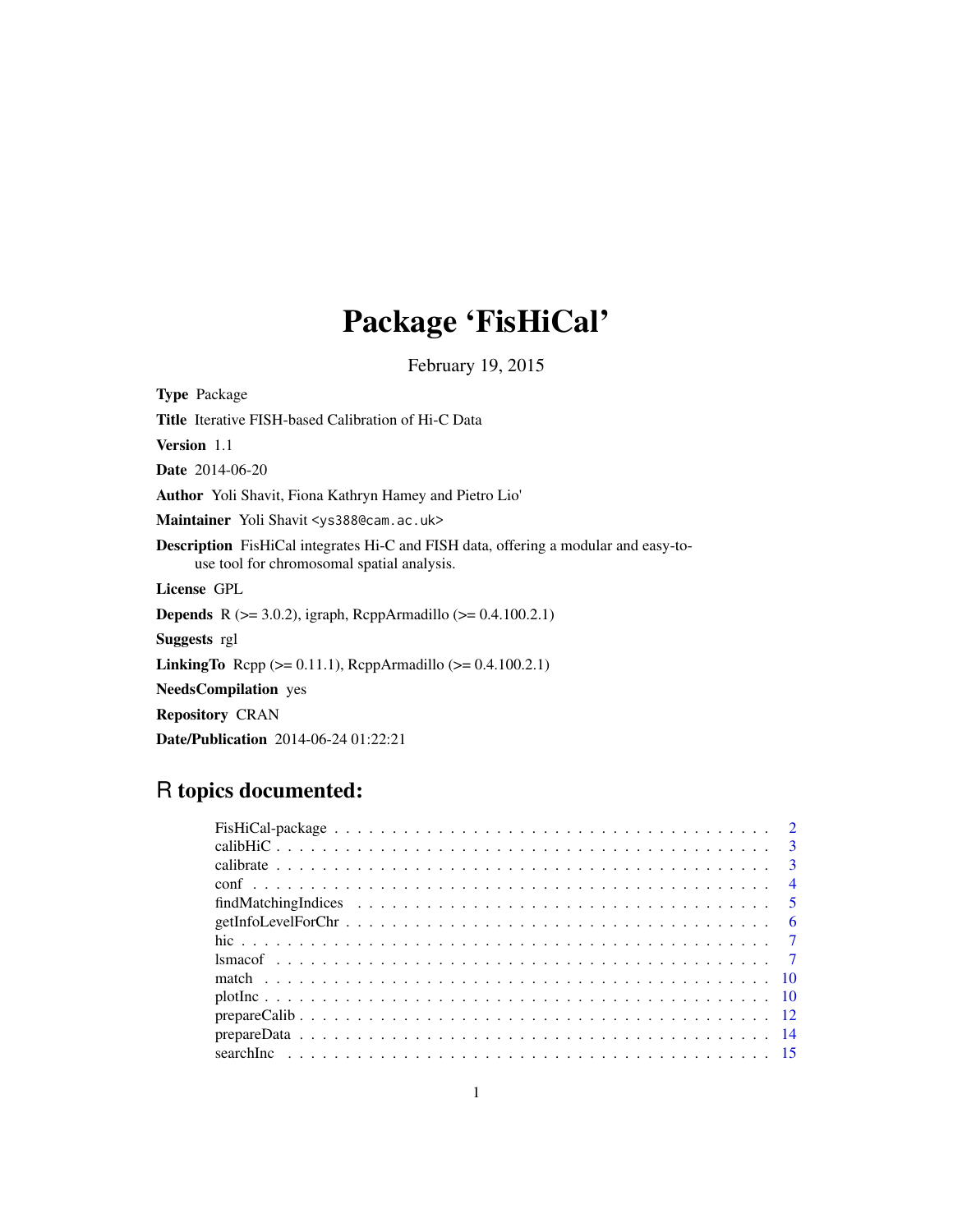<span id="page-1-0"></span>

| Index |  |  |  |  |  |  |  |  |  |  |  |  |  |  |  |  |  |  |  |
|-------|--|--|--|--|--|--|--|--|--|--|--|--|--|--|--|--|--|--|--|
|       |  |  |  |  |  |  |  |  |  |  |  |  |  |  |  |  |  |  |  |
|       |  |  |  |  |  |  |  |  |  |  |  |  |  |  |  |  |  |  |  |
|       |  |  |  |  |  |  |  |  |  |  |  |  |  |  |  |  |  |  |  |

FisHiCal-package *Iterative FISH-based Calibration of Hi-C Data*

#### Description

FisHiCal is an R package for combining Hi-C and FISH data, which offers a modular and easyto-use tool for chromosomal spatial analysis. With FisHiCal researchers can prepare and apply FISH-based Hi-C calibration, which converts contact frequencies into distances and computes a range threshold, and exploit 3D inference methods to iteratively refine it. These methods include algorithms for reconstructing chromosome structure (from calibrated distances) and for detecting spatial inconsistencies.

#### Details

| Package: | FisHiCal   |
|----------|------------|
| Type:    | Package    |
| Version: | 1.1        |
| Date:    | 2014-06-20 |
| License: | GPL        |

FisHiCal implements the methods described in Shavit, Hamey and Lio' (2014) (submitted). Users can first prepare and apply their calibration with [prepareData](#page-13-1), [prepareCalib](#page-11-1) and [calibrate](#page-2-1) and use 3D inference functions ([lsmacof](#page-6-1), [searchInc](#page-14-1), [plotInc](#page-9-1) and [summaryInc](#page-16-1)) to spatially explore their data and further refine their calibration.

#### Author(s)

Yoli Shavit, Fiona Kathryn Hamey and Pietro Lio'. Maintainer: Yoli Shavit <ys388@cam.ac.uk>

#### References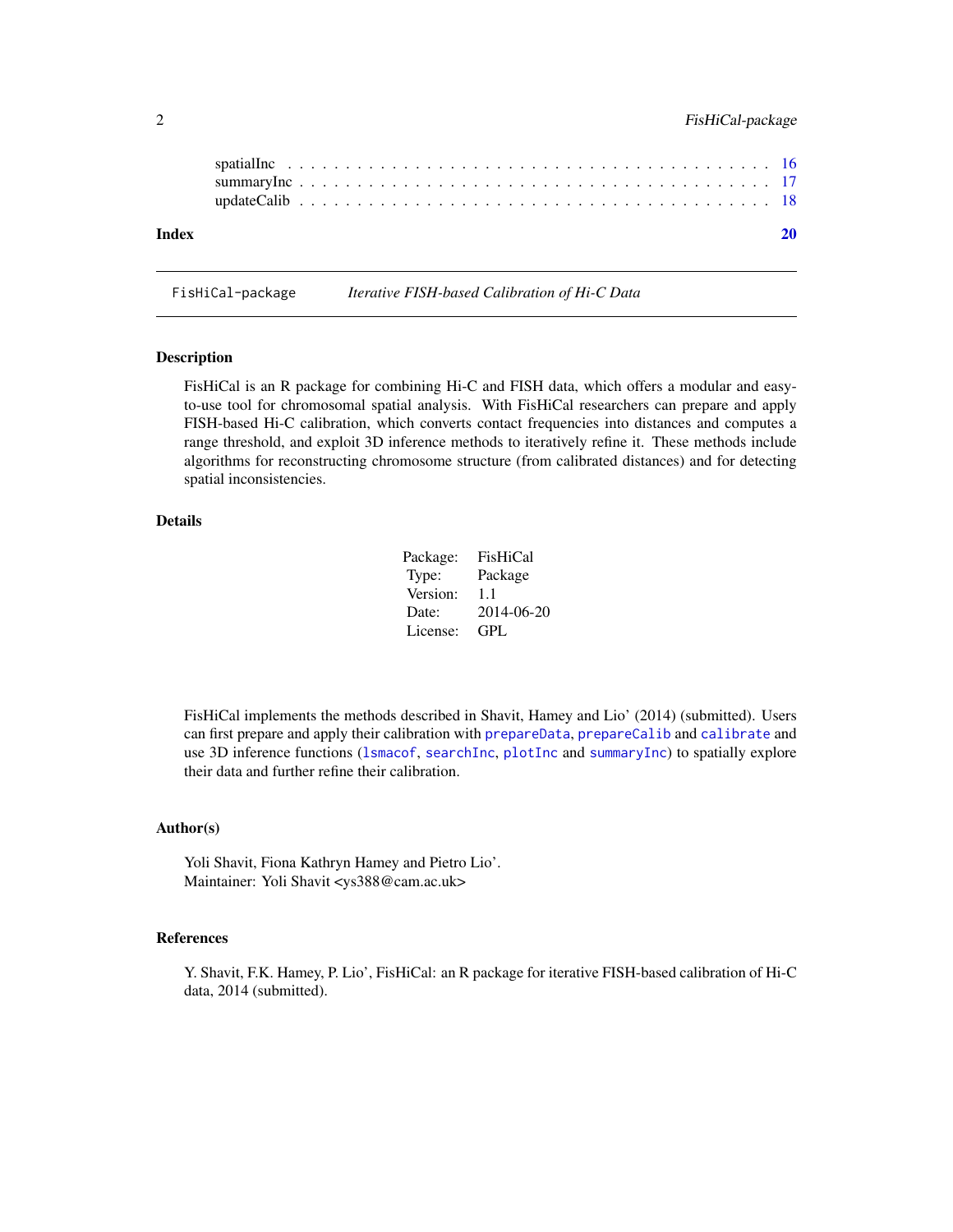<span id="page-2-2"></span><span id="page-2-0"></span>

Generated with the function [calibrate](#page-2-1) given the in-silico Hi-C contact matrix [hic](#page-6-2).

#### Usage

```
data(calibHiC)
```
#### Details

This data structure is used to illustrate the usage of [lsmacof](#page-6-1).

#### References

Y. Shavit, F.K. Hamey, P. Lio', FisHiCal: an R package for iterative FISH-based calibration of Hi-C data, 2014 (submitted).

<span id="page-2-1"></span>

|  | calibrate |  |
|--|-----------|--|
|  |           |  |

 $Hi-C$  *calibration* 

#### Description

A function for applying a calibration function to a given Hi-C contact matrix.

#### Usage

calibrate(hic, calib)

#### Arguments

| hic   | A numeric matrix/vector of pairwise Hi-C contact frequencies.                        |
|-------|--------------------------------------------------------------------------------------|
| calib | A list with f, the calibration function, and params a list of parameters for f. This |
|       | object can be generated with the function prepareCalib.                              |

#### Value

A calibrated version of the input matrix (or vector), i.e. the result of applying the calibration function (f) on the values of 'hic'. Zero values represent discarded/missing information.

#### Author(s)

Yoli Shavit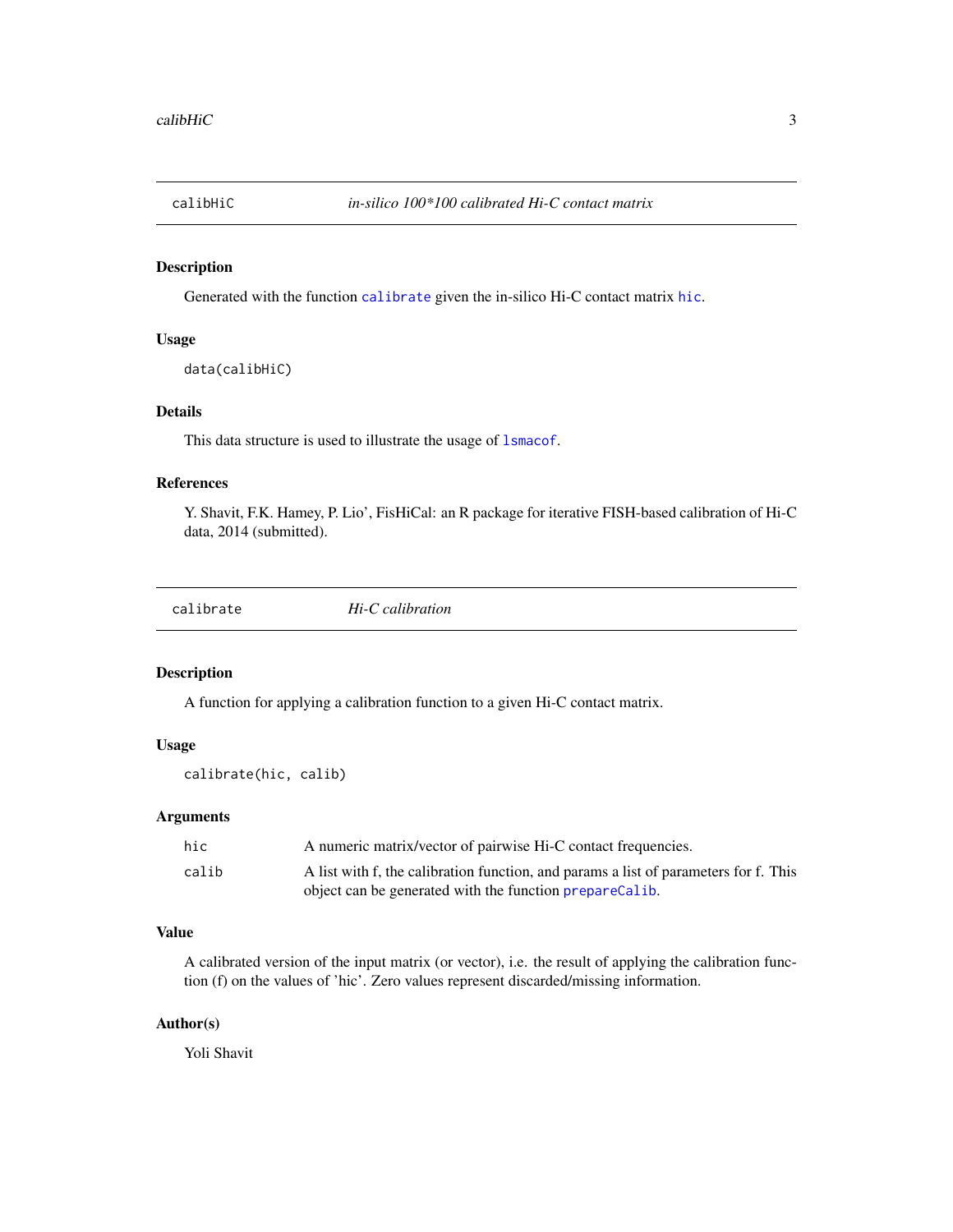#### <span id="page-3-0"></span>References

Y. Shavit, F.K. Hamey, P. Lio', FisHiCal: an R package for iterative FISH-based calibration of Hi-C data, 2014 (submitted).

#### See Also

[prepareCalib](#page-11-1) [conf](#page-3-1) [hic](#page-6-2) [match](#page-9-2)

#### Examples

```
data(match)
data(hic)
npoints = 10 # number of points to fit
```

```
# prepareCalib computes threshold to fit
res = prepareCalib(match, npoints, useMax = FALSE)
calib = res$calib
calib$f # calibration function
calib$params # the parametrs for f
# note that calib could be refined by the user
```

```
# now calibrate the hic matrix
calibHiC = calibrate(hic, calib)
plot(match$distances, calibHiC[upper.tri(calibHiC)],
xlab = "distances", ylab = "calibrated distances")
```
<span id="page-3-1"></span>conf *A 3D random configuration of 100 points*

#### Description

A numeric 100\*3 matrix giving the 3D coordinates for each point. The configuration was generated as described in Shavit, Hamey and Lio' (2014), as part of an in-silico evaluation.

#### Usage

data(conf)

#### References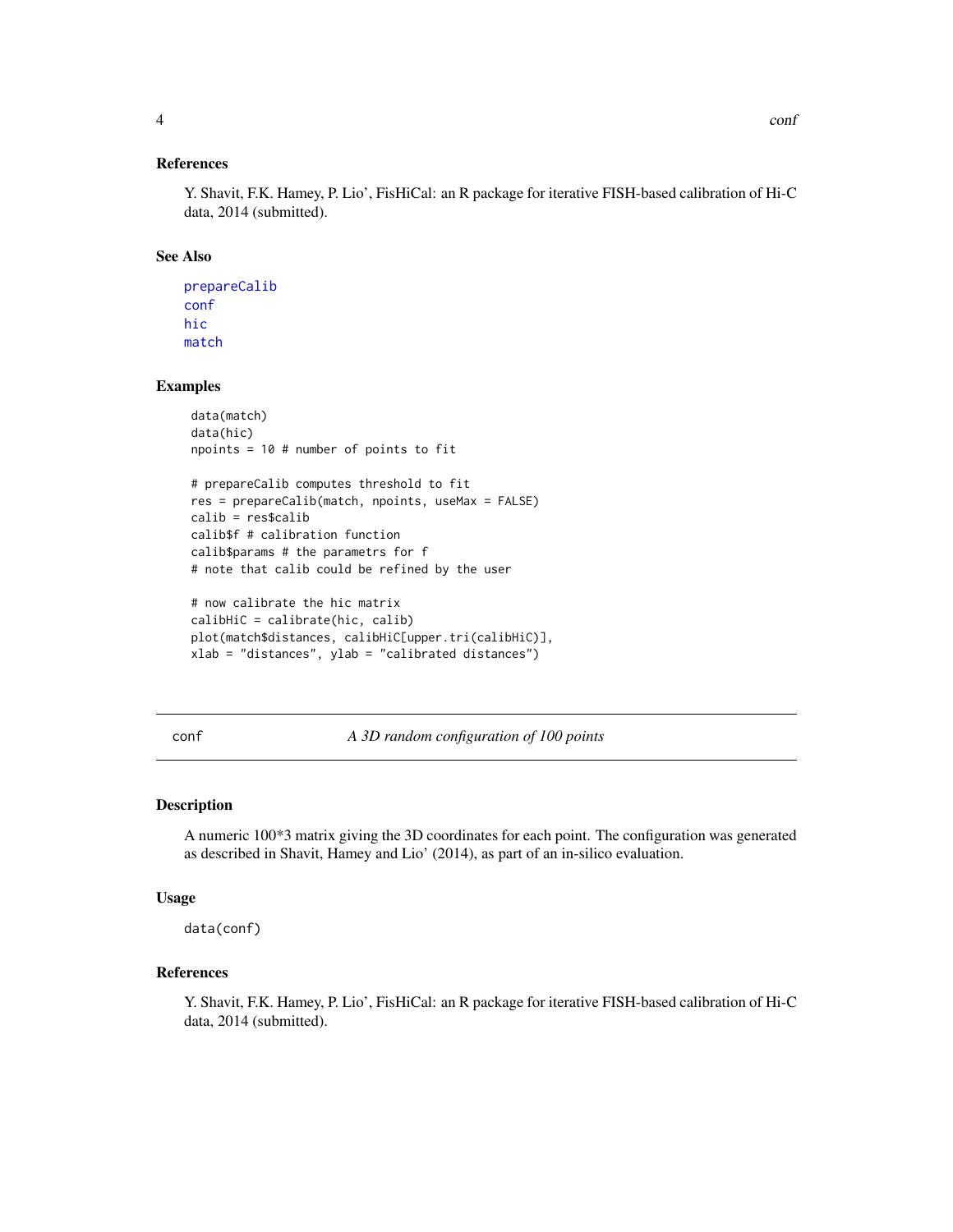<span id="page-4-1"></span><span id="page-4-0"></span>findMatchingIndices *Find matching Hi-C bins for FISH probes, using mid-points*

#### Description

A function for finding matching indices of Hi-C bins for FISH probes, based on the mid-points of their coordinates. Given the start and end coordinates of a set of FISH probes, the function finds the matching Hi-C bins and returns their indices in the given hicCoord data frame.

#### Usage

findMatchingIndices(fishCoord, hicCoord)

#### Arguments

| fishCoord | The genomic coordinates of the FISH probes. A data frame with the follow-<br>ing columns: chr (chromosome name), start (start position), end (end position).<br>Additional columns are permitted but will not be used. Note that chromosome<br>names should match between hicCoord and fishCoord.       |
|-----------|---------------------------------------------------------------------------------------------------------------------------------------------------------------------------------------------------------------------------------------------------------------------------------------------------------|
| hicCoord  | The genomic coordinates of the Hi-C bins. A data frame with the following<br>mandatory columns: chr (chromosome name), start (start position), end (end<br>position). Additional columns are permitted but will not be used. Note that<br>chromosome names should match between hicCoord and fishCoord. |

#### Value

The indices of matching Hi-C bins in the given hicCoord data frame.

#### Author(s)

Yoli Shavit

#### References

Y. Shavit, F.K. Hamey, P. Lio', FisHiCal: an R package for iterative FISH-based calibration of Hi-C data, 2014 (submitted).

#### See Also

[prepareData](#page-13-1)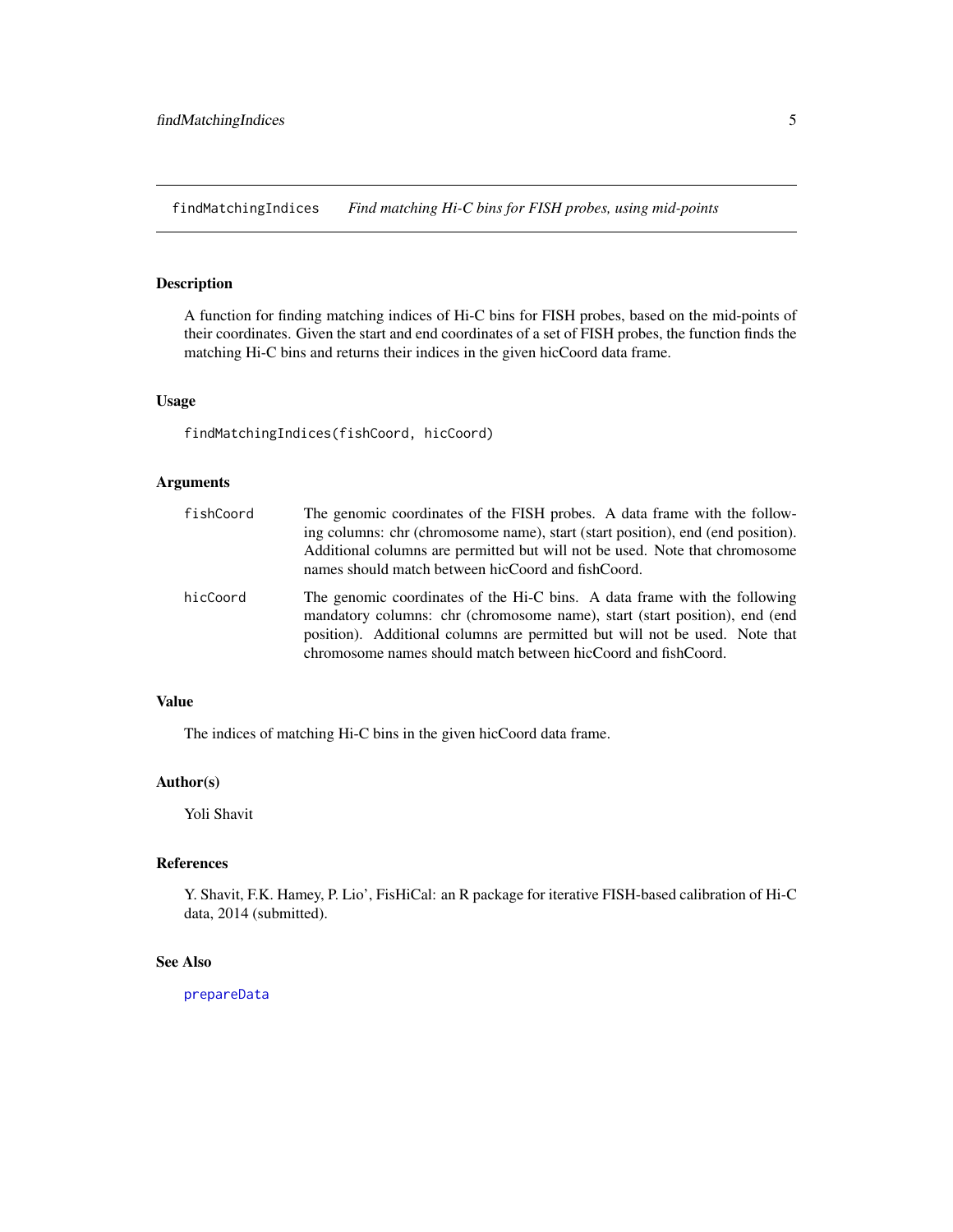<span id="page-5-0"></span>

A function to compute the information proportions in a a given calibrated Hi-C matrix for a given chromosome. This will be the proportions of non-zero cells, representing information that was not discarded in the calibration step.

#### Usage

```
getInfoLevelForChr(calibHiC, hicCoord, chr)
```
#### Arguments

| calibHiC | A calibrated Hi-C matrix. This matrix could be prepared with calibrate.                                                                                                                                                      |
|----------|------------------------------------------------------------------------------------------------------------------------------------------------------------------------------------------------------------------------------|
| hicCoord | The genomic coordinates of the Hi-C bins. A data frame with the following<br>mandatory columns: chr (chromosome name), start (start position), end (end<br>position). Additional columns are permitted but will not be used. |
| chr      | The name of the chromosome of interest (as it appears in hicCoord).                                                                                                                                                          |

#### Details

The level of information can affect the accuracy of the 3D prediction, which may be lower for sparse calibration matrices (information level < 0.4).

#### Value

The information level for the given chromosome in the calibrated Hi-C matrix.

#### Author(s)

Yoli Shavit

#### References

Y. Shavit, F.K. Hamey, P. Lio', FisHiCal: an R package for iterative FISH-based calibration of Hi-C data, 2014 (submitted).

#### See Also

[calibrate](#page-2-1) [lsmacof](#page-6-1)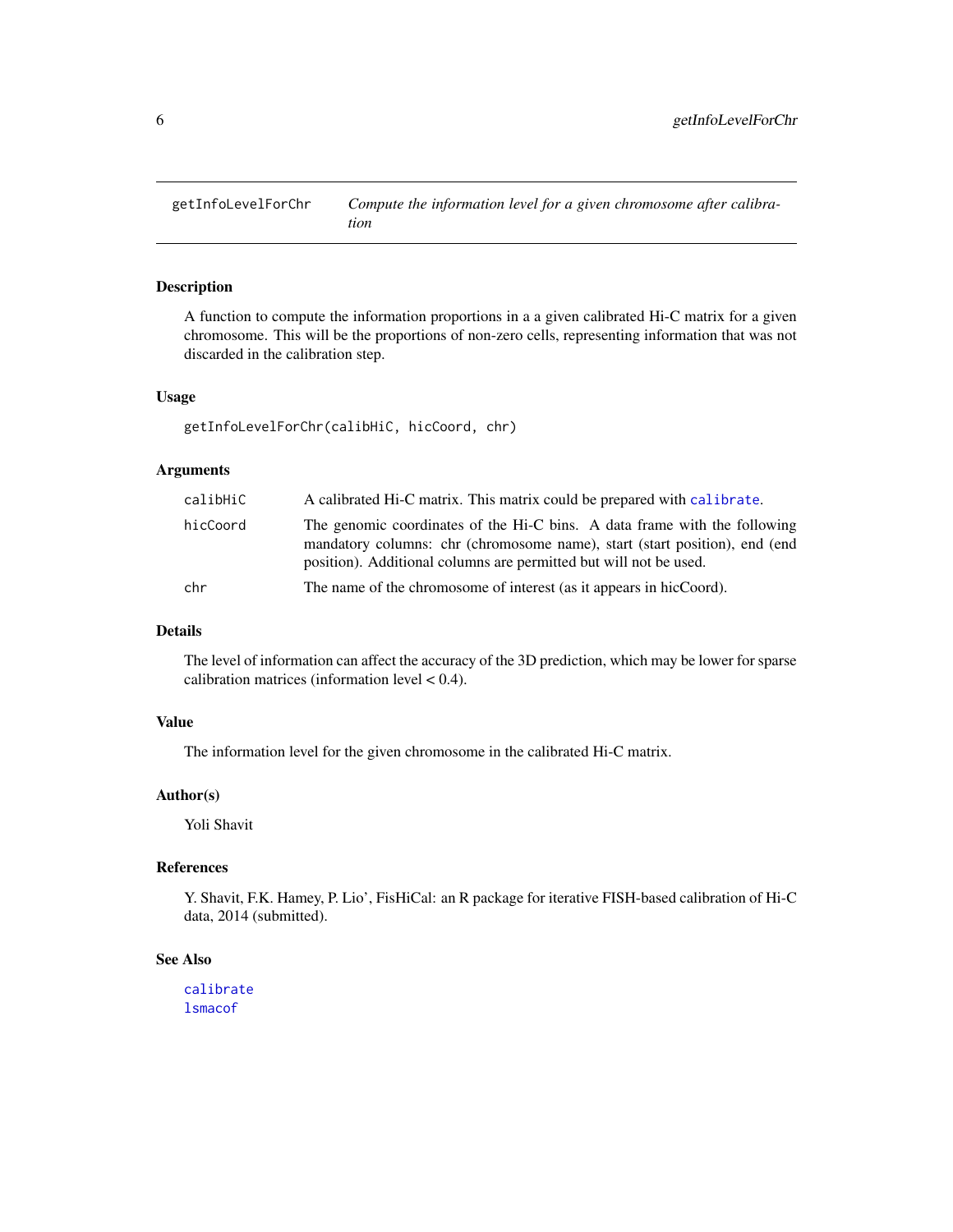<span id="page-6-2"></span><span id="page-6-0"></span>in-silico distances were computed from the random configuration [conf](#page-3-1). A power law model was then used to generate matching in-silico Hi-C frequencies. Random Noise was further added to long range frequencies to mimic a typical situation for Hi-C data. The resulting frequencies were then used to construct this matrix.

#### Usage

data(hic)

#### Details

This data structure is used to illustrate the usage of [calibrate](#page-2-1).

#### References

Y. Shavit, F.K. Hamey, P. Lio', FisHiCal: an R package for iterative FISH-based calibration of Hi-C data, 2014 (submitted).

<span id="page-6-1"></span>lsmacof *3D reconstruction from Hi-C distances*

#### Description

A function for reconstructing the 3D configuration from pairwise calibrated Hi-C distances through local stress minimization (see details).

#### Usage

```
lsmacof(diss, infD, itermax = 10000, eps = 1e-06, init = NULL, k = 3,verbose = FALSE, infW = NULL)
```
#### Arguments

| diss    | A M <sup>*</sup> M Hi-C matrix, providing pairwise calibrated distances between M ge-<br>nomic bins. Zero off-diagonal values represent discarded/missing information.<br>This matrix could be prepared with the function calibrate. |
|---------|--------------------------------------------------------------------------------------------------------------------------------------------------------------------------------------------------------------------------------------|
| infD    | A numeric value for missing distances (see details).                                                                                                                                                                                 |
| itermax | An integer value giving the maximal number of iterations for the SMACOF<br>procedure (see details). Set to be 10000 by default.                                                                                                      |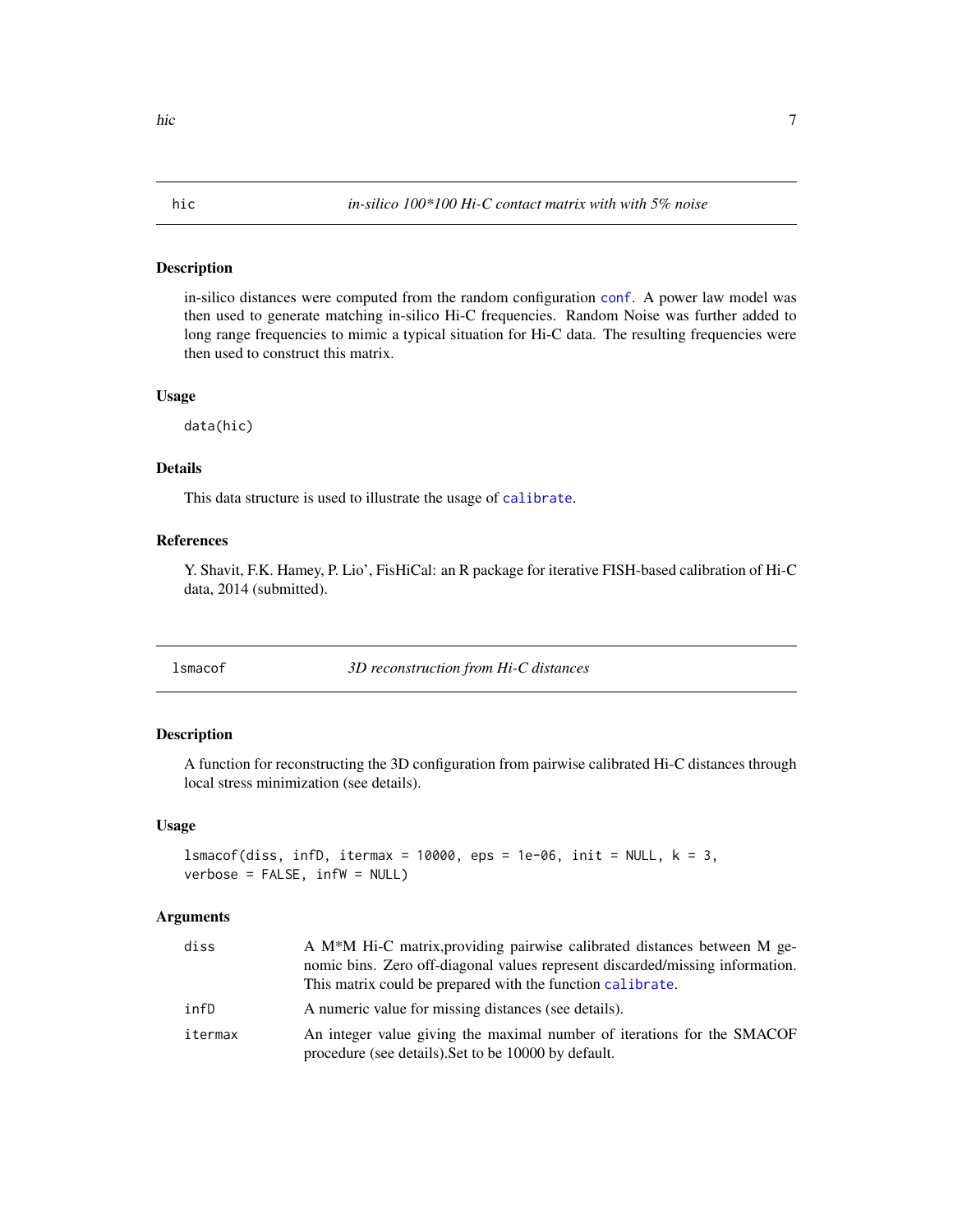| eps     | A numeric value giving the convergence parameter for the SMACOF procedure<br>(see details). Set to be 1e-06 be default.                                                                           |
|---------|---------------------------------------------------------------------------------------------------------------------------------------------------------------------------------------------------|
| init    | A M <sup>*</sup> k numeric matrix, giving the initial configuration, for the SMACOF pro-<br>cedure, and set to NULL by default. If NULL, the classical MDS solution is<br>used.                   |
| k       | The number of dimensions for the output configuration. Set to 3 by default.                                                                                                                       |
| verbose | A Boolean indicating whether to print the stress at each iteration. Set to FALSE<br>by default.                                                                                                   |
| infW    | A numeric value giving the weight for missing distances. Set to NULL by de-<br>fault. If NULL, this value is set to be $1/\text{inf}D$ for $\text{inf}D > 1$ and 0.05 otherwise<br>(see details). |

#### Details

A calibrated distance Hi-C matrix H can be used as input for a 3D reconstruction algorithm. It is important to note that if H would give the true 3D Euclidean distances than the multi-dimensional scaling (MDS) solution (Torgerson, 1952) would recover the underlying 3D configuration, up to a rotation. However, due to Hi-C limitation we rely mostly on local calibrated distances. Denote  $delta(i,j)$  the calibrated distance between loci i and j, and  $d(i,j)$ , their Euclidean distance, in the true underlying 3D configuration. Here, a zero delta $[i, j]$ , for different loci i and j, represents a missing information that was discarded in the calibration step. Our goal is then to minimize the following function, usually termed stress in an MDS setting (Kruskal, 1964): SUM $(i\le j)$ [w $(i,j)$ ](delta $(i,j)$  $d(i,j)(Y)$ <sup> $\uparrow$ </sup>2], where w(i,j) are the weights we assign according to the reliability of delta(i,j). Since we mostly rely on local information, we can use here a local stress function (Chen and Buja, 2009), where missing delta(i,j) are replaced with a constant dinf (dinf » known delta(i,j)) and w(i,j) take the value of 1/dinf for missing distances and 1 otherwise (for dinf equal or smaller than 1, weights of missing distances should be set to a small constant  $\alpha$  1). Since  $w(i,j)$  define an irreducible matrix, the stress minimization could be performed through Scaling by Majorizing a Complicated Function (SMACOF) (De Leeuw, 1977; De Leeuw, 1988; De Leeuw and Heiser 1977), a well-established strategy for this task, which guarantees convergence.

#### Value

A M<sup>\*</sup>k configuration matrix ( $k=3$  by default) reconstructed from the given M<sup>\*</sup>M Hi-C pairwise distances.

#### Author(s)

Yoli Shavit

#### References

Main reference:

Y. Shavit, F.K. Hamey, P. Lio', FisHiCal: an R package for iterative FISH-based calibration of Hi-C data, 2014 (submitted).

References for Details section: Chen, L. and Buja, A. (2009) Local Multidimensional Scaling for Nonlinear Dimension Reduction,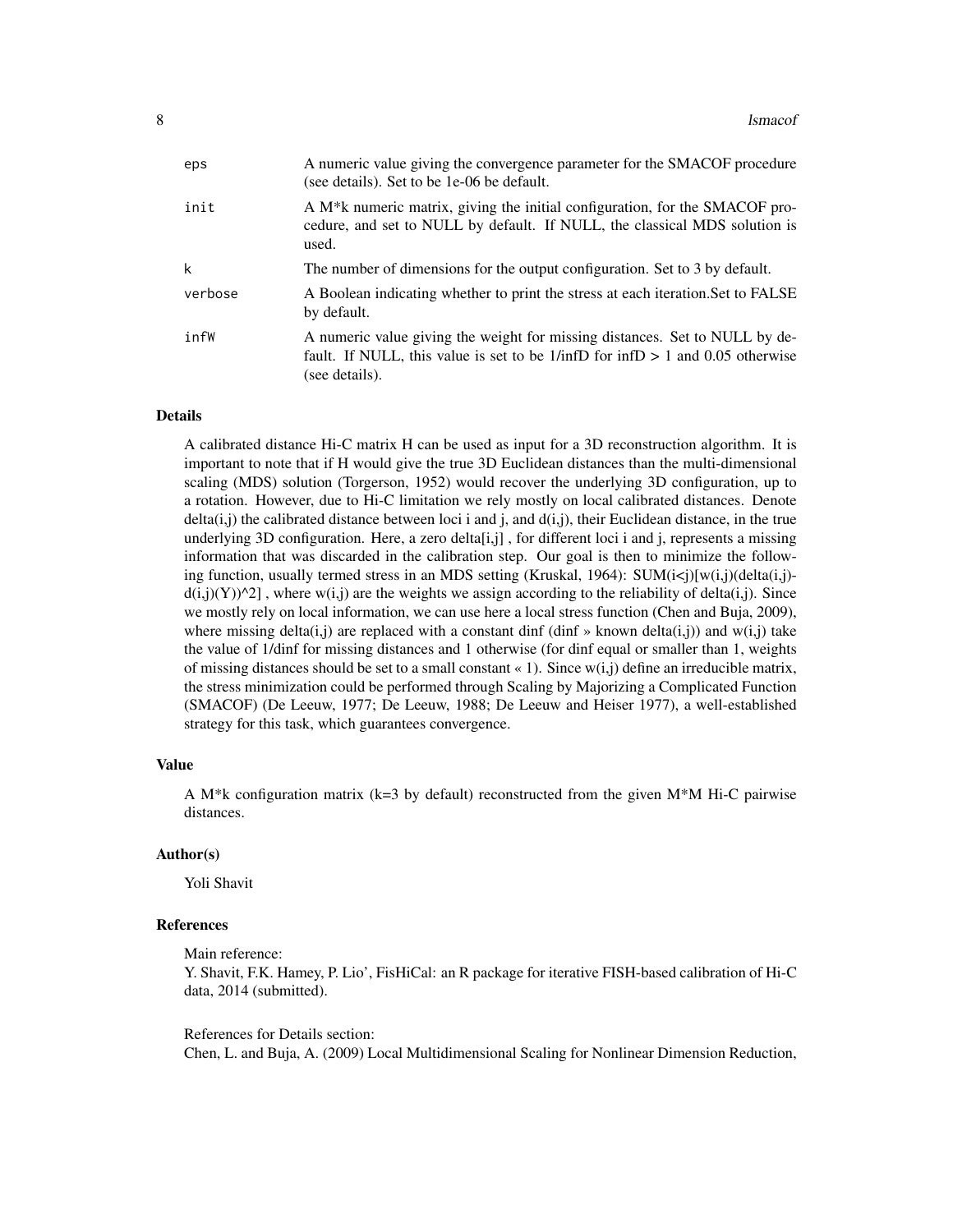#### <span id="page-8-0"></span>lsmacof 9

Graph Drawing, and Proximity Analysis. Journal of the American Statistical Association 104, 209- 219.

De Leeuw, J. (1977). Applications of convex analysis to multidimensional scaling. In Barra, J.R et al (Eds.), Recent developments in statistics, 133-145. Amsterdam, The Netherlands: North-Holland.

De Leeuw, J. (1988). Convergence of the majorization method for multidimensional scaling,. Journal of Classification, 5, 163-180.

De Leeuw, J. and Heiser, W.J. (1977). Convergence of correction-matrix algorithms for multidimensional scaling. In Lingoes, J.C., Roskam, E.E., and Borg, I. (Eds.),Geometric representations of relational data, 735-752. Ann Arbor, MI:Mathesis.

Kruskal, J. B. (1964). Nonmetric multidimensional scaling: A numerical method. Psychometrika, 29, 115-129.

Torgerson, W.S. (1952). Multidimensional scaling: I. Theory and method. Psychometrika, 17, 401- 19.

#### See Also

```
prepareCalib
calibHiC
calibrate
```

```
data(calibHiC)
data(match)
data(conf)
predConf = lsmacof(calibHiC, max(match$distances))
# superimpose
partialPS<-function(m1, m2)
{
   # translate to origin
   tm1<-scale(m1, scale = FALSE)
   tm2<-scale(m2, scale = FALSE)
  A<-svd(t(tm2)%*%tm1)
  v<-A$u
  w<-A$v
   # update v a det(R) is positive
  k = \text{ncol}(m1)d = sign(det(t(w) % * % t(v)))v[, k] = v[, k] * -1 * dR<- w%*%t(v)
  return(list(m1=tm1%*%R,m2=tm2))
 }
 res = partialPS(predConf, conf)
 if (require(rgl))
 {
  plot3d(res$m2, type = "l", axes = FALSE, box = FALSE, xlab = "", ylab = "", zlab = "")
  lines3d(res$m1, col = "red")
```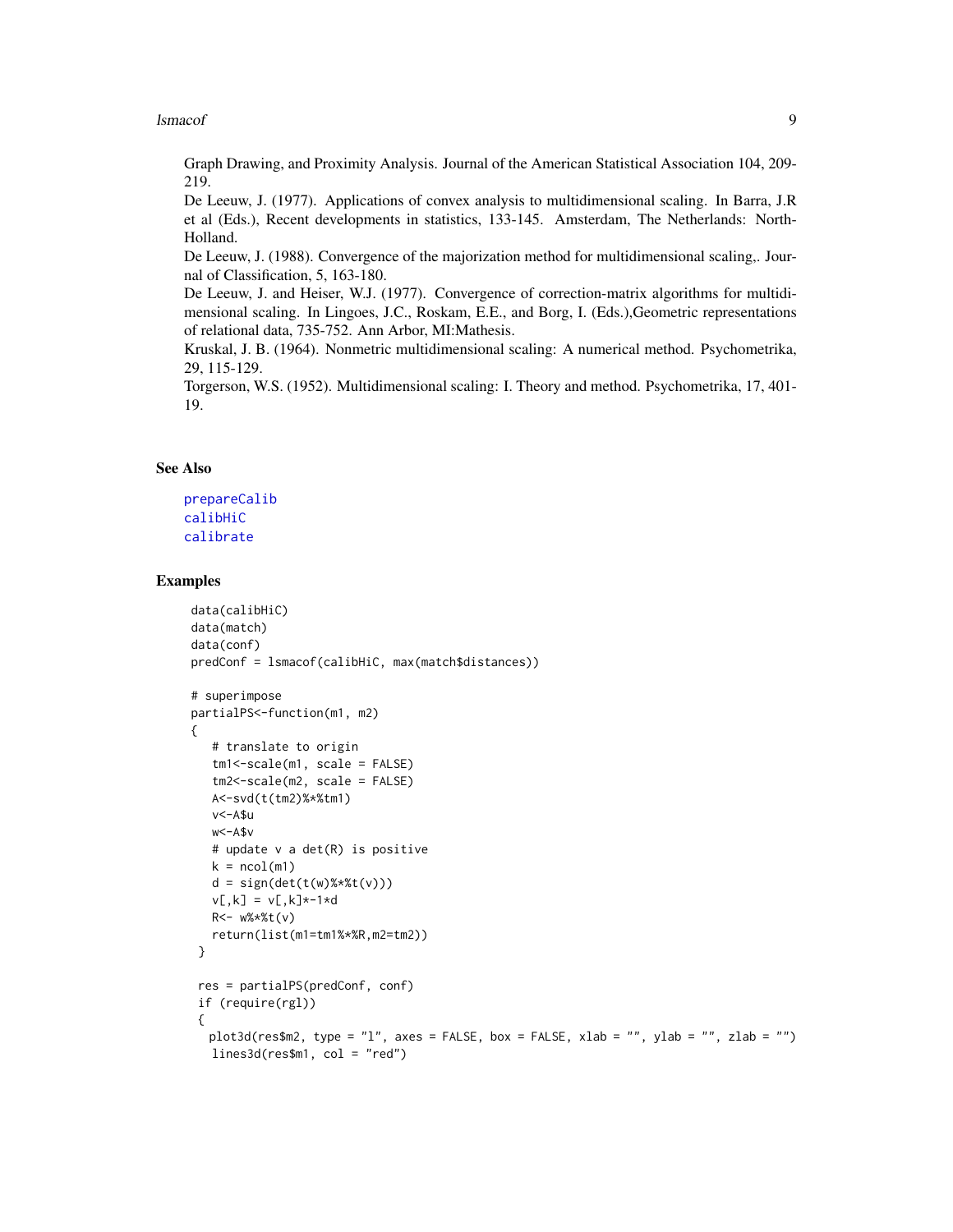<span id="page-9-0"></span>}

<span id="page-9-2"></span>match *in-silico FISH distances and matching Hi-C frequencies with 5% noise*

#### Description

in-silico distances were computed from the random configuration [conf](#page-3-1). A power law model was then used to generate matching in-silico Hi-C frequencies. Random Noise was further added to long range frequencies to mimic a typical situation for Hi-C data. This data structure is used to illustrate the usage of [prepareCalib](#page-11-1) and [calibrate](#page-2-1).

#### Usage

data(match)

#### Format

A data frame with 4950 observations on the following 2 variables.

distances a numeric vector giving the in-silico FISH distances.

frequencies a numeric vector giving the in-silico Hi-C contact frequencies.

#### References

Y. Shavit, F.K. Hamey, P. Lio', FisHiCal: an R package for iterative FISH-based calibration of Hi-C data, 2014 (submitted).

#### Examples

```
data(match)
plot(match$frequencies ~ match$distances, xlab = "distances", ylab = "frequencies")
```
<span id="page-9-1"></span>plotInc *Plot a spatial inconsistency*

#### Description

A function to plot a spatial inconsistency for a given loci (bin).

#### Usage

```
plotInc(i, neighborhoods, label = "fullName", size = 20, interactive = F)
```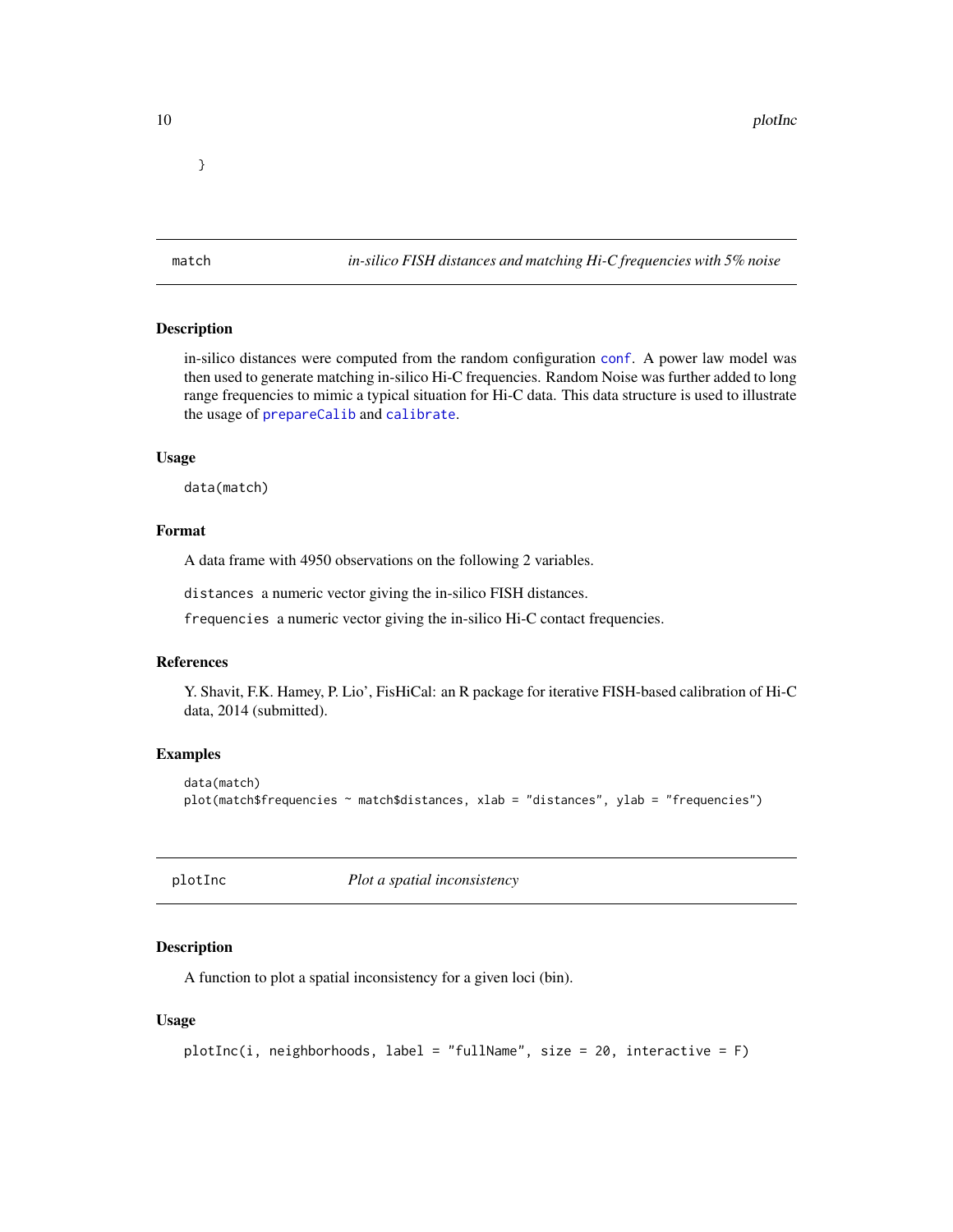#### <span id="page-10-0"></span>plotInc that the state of the state of the state of the state of the state of the state of the state of the state of the state of the state of the state of the state of the state of the state of the state of the state of t

#### Arguments

| $\mathbf{i}$  | An integer giving the index of the loci (bin) for which the inconsistency graph<br>should be plotted.                                                                                                                                                                                                                                                                                                                                                                                                                                                                |
|---------------|----------------------------------------------------------------------------------------------------------------------------------------------------------------------------------------------------------------------------------------------------------------------------------------------------------------------------------------------------------------------------------------------------------------------------------------------------------------------------------------------------------------------------------------------------------------------|
| neighborhoods | The list of spatial inconsistencies detected by search Inc.<br>'neighborhoods' is a list where neighborhoods[i] gives the neighborhood of i,<br>if a spatial inconsistency was detected for i, and NULL otherwise. Here, the<br>neighborhood of i is the sub-graph of immediate neighbors in trans, an igraph<br>object with attributes to label nodes by their name (index), fullName (chromo-<br>some name and genomic coordinates), membership (the connected component<br>to which they belong, where i is always assigned with 0) and chr (chromosome<br>name). |
| label         | A character vector for labeling the nodes, set to "fullName" by default. Can be<br>one of three options: "name"" (node index), "fullName"" (chromosome name<br>and genomic coordinates) and "chr" (chromosome name). If not one of the<br>above options, then nodes are labelled by their "name" attribute.                                                                                                                                                                                                                                                          |
| size          | The size of the nodes in the plot, set to 20 by default. See search Inc for more<br>details on plotting options.                                                                                                                                                                                                                                                                                                                                                                                                                                                     |
| interactive   | A Boolean indicating whether the plot should be interactive or not. See search Inc<br>for more details on plotting options.                                                                                                                                                                                                                                                                                                                                                                                                                                          |

#### Value

If the chosen neighborhood is not NULL, it is be plotted according to user preferences (nodes are colored by their connected component and labelled based on user choice).

#### Author(s)

Yoli Shavit

#### References

Y. Shavit, F.K. Hamey, P. Lio', FisHiCal: an R package for iterative FISH-based calibration of Hi-C data, 2014 (submitted).

#### See Also

[searchInc](#page-14-1) [summaryInc](#page-16-1)

```
data(spatialInc)
plotInc(1, spatialInc) # no plot since no spatial incosistency was detected
plotInc(167, spatialInc)
```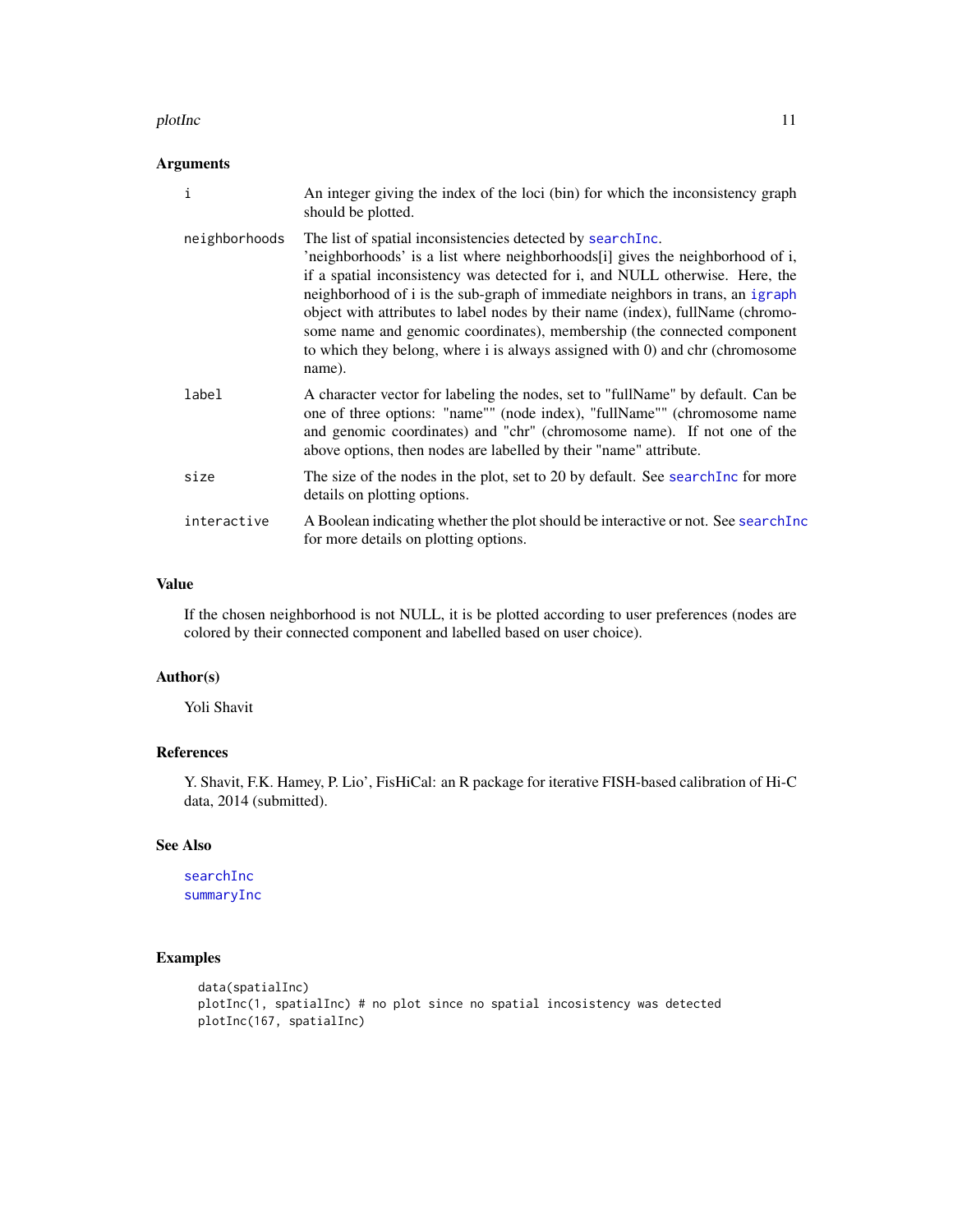<span id="page-11-1"></span><span id="page-11-0"></span>

A function to build a calibration function, by fitting a subset of FISH distances and Hi-C frequencies with a power law model (see details). The number of distances to fit (taking distances by increasing order) or a subset of selected distances should be provided by the user. Users can also choose how to estimate the distance threshold or may explicitly provide one.

#### Usage

```
prepareCalib(data, npoints, threshold = NULL, useMax = TRUE, delta = 0.05, buffer = 1.0)
```
#### Arguments

| data      | A data frame with 2 mandatory columns: distances and frequencies, standing<br>for matching FISH distances and Hi-C frequencies, correspondingly. This data<br>structure could be prepared with prepareData                                                                                                                  |
|-----------|-----------------------------------------------------------------------------------------------------------------------------------------------------------------------------------------------------------------------------------------------------------------------------------------------------------------------------|
| npoints   | An integer or an integer vector. If an integer n is given, than the shortest n<br>distances and their matching frequencies will be used. Otherwise, the indices<br>in the integer vector will indicate the subset of distances and frequencies to use<br>from 'data'.                                                       |
| threshold | Optional numeric, set to NULL by default. If provided, will be used as the<br>distance range threshold of the calibration.                                                                                                                                                                                                  |
| useMax    | Optional Boolean, set to True by default and ignored if 'threshold' is given.<br>When TRUE, the maximal provided FISH distance will be used for the distance<br>range threshold. Otherwise, the threshold will be estimated by the maximal<br>FISH distance that present a small enough deviation (< delta) from the model. |
| delta     | Optional numeric, set to 0.05 by default and ignored if 'threshold' is given or<br>if 'useMax' is set to TRUE. Defines the acceptable deviation from the model,<br>when the distance range threshold is estimated from the fit (see details).                                                                               |
| buffer    | Optional numeric, set to 1.0 by default and ignored if 'useMax' is set to FALSE.<br>Defines a constant that is added to the threshold value when 'useMax' is set to<br>TRUE.                                                                                                                                                |

#### Details

We use a power law model to relate a set of FISH distances, D, and a matching set of contact frequencies, C:  $C \sim \beta D^{\wedge} \alpha$ 

Taking the log of this equation gives a linear dependency:  $log(C) \sim log(\beta) + \alpha log(D)$ 

Here, we consider only a subset of distances for solving the latter equation and estimate alpha and beta with a linear regression. The threshold t, defining the range limit of Hi-C (a distance above which Hi-C frequencies are no longer informative) could be set to the maximal distance in D, or estimated more restrictively from the fit:

t = maxD{  $|e^{\Lambda}((\log(C)-\log(\beta))/\alpha) - D| < \delta$  }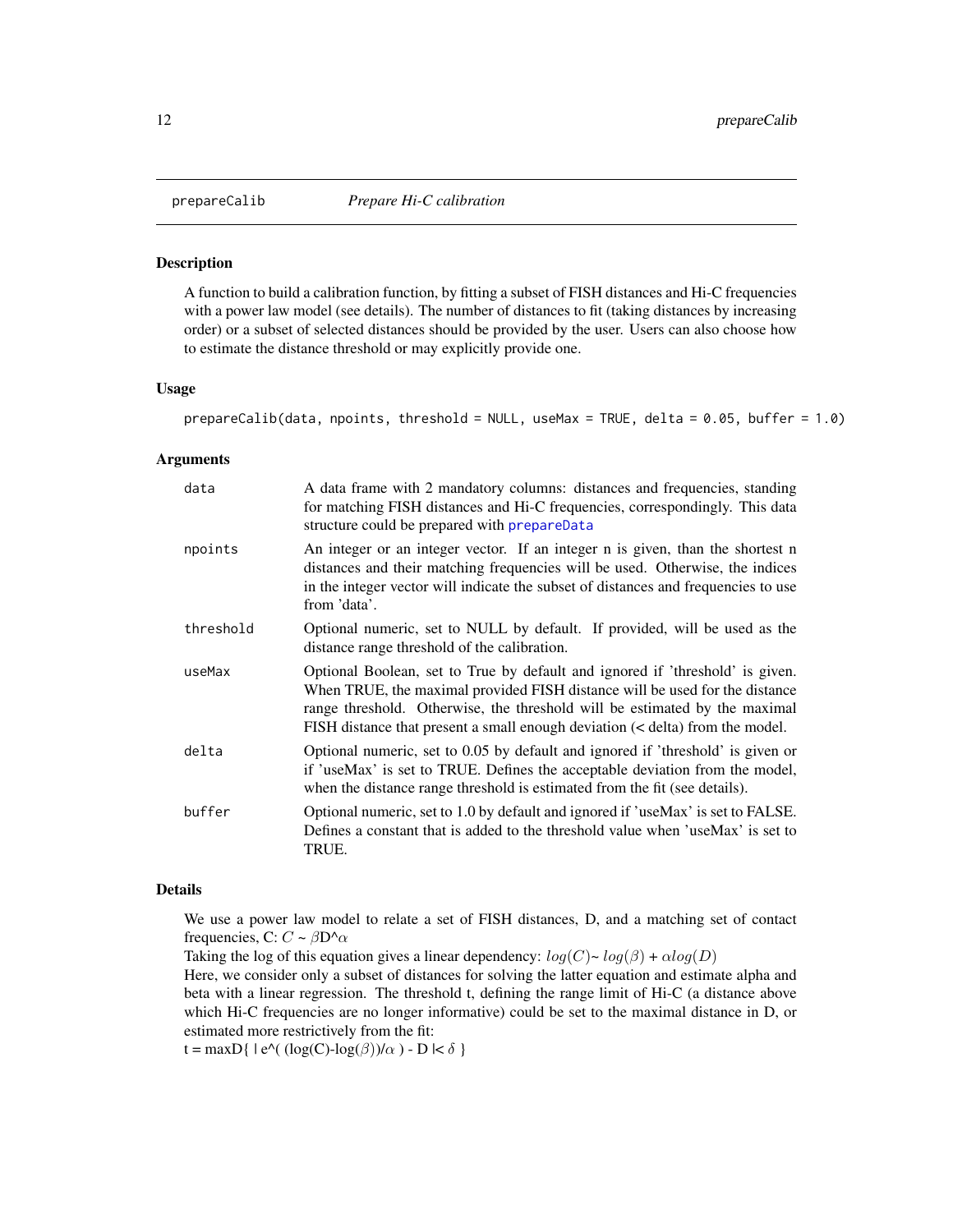#### <span id="page-12-0"></span>prepareCalib 13

#### Value

A list with the following objects:

| calib | a list defining the calibration, with the following objects: f - the calibration<br>function (the power law model), and params - a list of parameters for f (the<br>parameters of the model and the threshold). |
|-------|-----------------------------------------------------------------------------------------------------------------------------------------------------------------------------------------------------------------|
| fit   | the return value of $\text{lm}$ , used to solve the linear regression                                                                                                                                           |

#### Author(s)

Yoli Shavit

#### References

Y. Shavit, F.K. Hamey, P. Lio', FisHiCal: an R package for iterative FISH-based calibration of Hi-C data, 2014 (submitted).

#### See Also

```
prepareData
calibrate
conf
hic
match
```

```
data(match)
npoints = 10 # number of points to fit
# prepareCalib computes threshold according to the fit
# useMax is set to FALSE
res = prepareCalib(match, npoints, useMax = FALSE)
calib = res$calib
calib
fit = res$fit
alpha = calib$params[[1]]
beta = calib$params[[2]]
threshold = calib$params[[3]]
# plot
plot(match$frequencies ~ match$distances, xlab = "distances",
ylab = "frequencies")
lines((exp(beta)*match$distances^alpha)~match$distances,
col = "red")plot(log(match$frequencies) ~ log(match$distances),
xlab = "log(distances)", ylab = "log(frequencies)")
```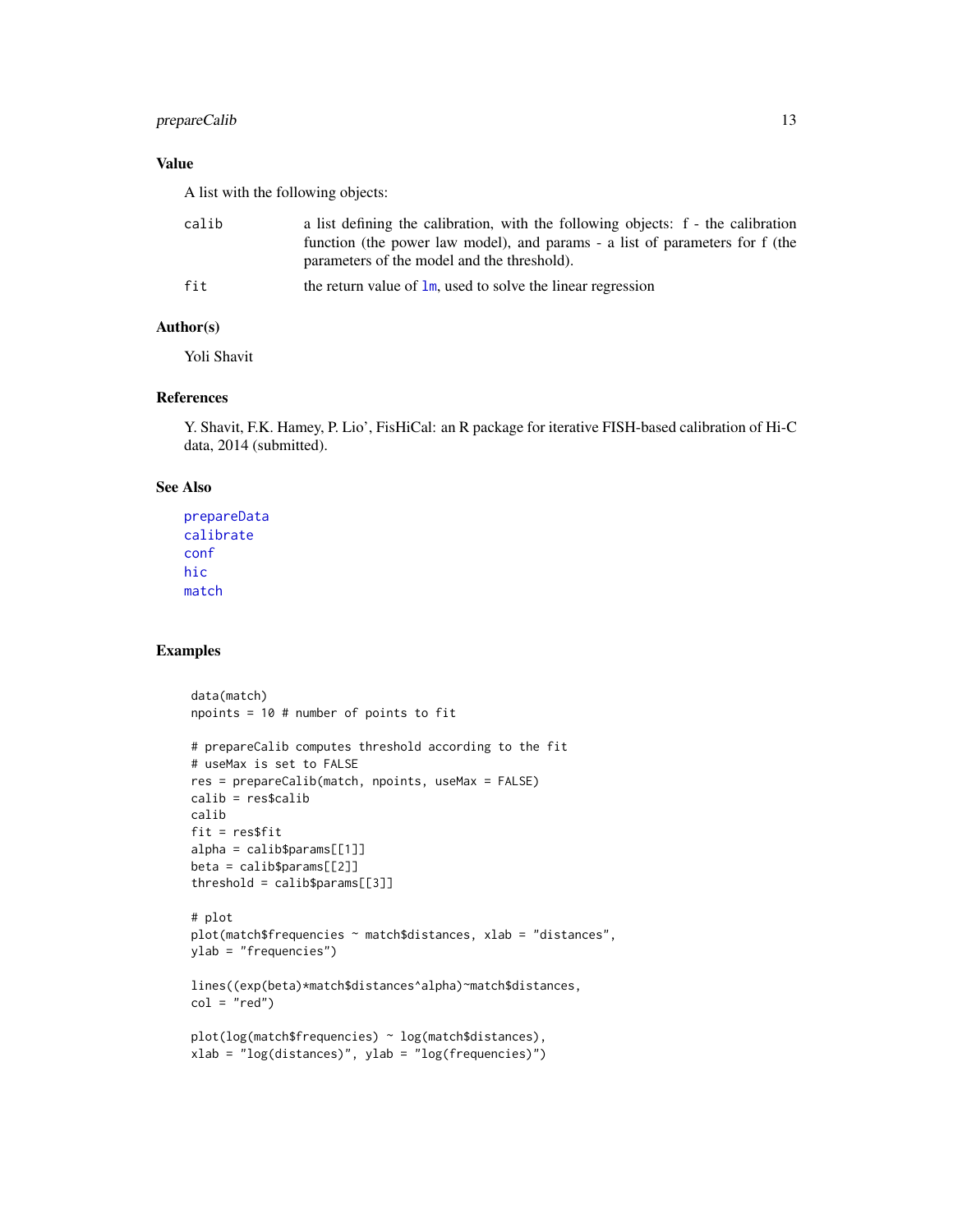```
abline(fit, col = "red")# plot the estimated threshold
abline(h = beta + log(threshold)*alpha, lty = 3)
```
#### <span id="page-13-1"></span>prepareData *Match FISH distances and Hi-C frequencies for calibration*

#### Description

A function to match FISH distances and Hi-C frequencies based on matching probe/bin coordinates.

#### Usage

prepareData(fish, fishCoord, hic, hicCoord)

#### Arguments

| fish      | A N <sup>*</sup> N matrix giving the pairwise FISH distances between the probes defined<br>by fishCoord. Off-diagonal zero values stand for missing distances.                                                                                                                                            |
|-----------|-----------------------------------------------------------------------------------------------------------------------------------------------------------------------------------------------------------------------------------------------------------------------------------------------------------|
| fishCoord | The genomic coordinates of the N FISH probes. A data frame with the follow-<br>ing columns: chr (chromosome name), start (start position), end (end position).<br>Additional columns are permitted but will not be used. Note that chromosome<br>names should match between hicCoord and fishCoord.       |
| hic       | A M <sup>*</sup> M matrix giving the pairwise Hi-C contact frequencies between the ge-<br>nomic bins defined by hicCoord. Off-diagonal zero values stand for missing<br>frequencies.                                                                                                                      |
| hicCoord  | The genomic coordinates of the M Hi-C bins. A data frame with the following<br>mandatory columns: chr (chromosome name), start (start position), end (end<br>position). Additional columns are permitted but will not be used. Note that<br>chromosome names should match between hicCoord and fishCoord. |

#### Details

This function calls [findMatchingIndices](#page-4-1) in order to find matching Hi-C bins for FISH probes. When several FISH probes are mapped to the same bin i, the FISH distances for this bin with another bin j are not unique. In these cases the minimal non-zero FISH distance between i and j is taken as representative, in order to generate a unique match and since Hi-C is likely to be biased towards shorter distances.

#### Value

A data frame of matching FISH distances and Hi-C frequencies, sorted in increasing order by distance value. First column is named distances, giving the FISH distances values. Second column is named frequencies, giving the matching Hi-C frequencies values.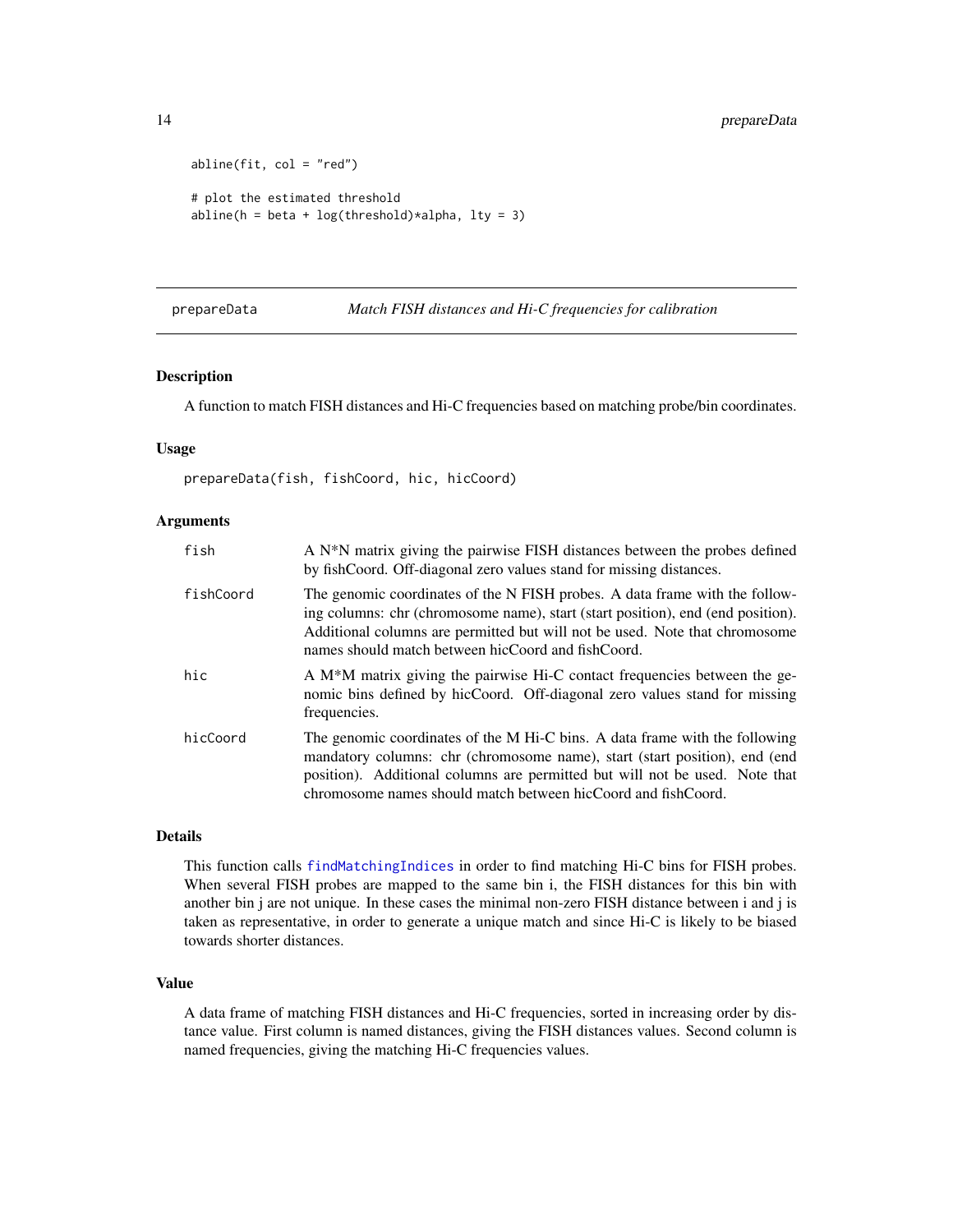#### <span id="page-14-0"></span>searchInc 15

#### Author(s)

Yoli Shavit

#### References

Y. Shavit, F.K. Hamey, P. Lio', FisHiCal: an R package for iterative FISH-based calibration of Hi-C data, 2014 (submitted).

#### See Also

[prepareCalib](#page-11-1) [calibrate](#page-2-1)

<span id="page-14-1"></span>searchInc *Search for spatial inconsistencies*

#### Description

A function to test for spatial inconsistencies in a calibrated Hi-C distance matrix.

#### Usage

```
searchInc(calibHiC, hicCoord)
```
#### Arguments

| calibHiC | A M <sup>*</sup> M H <sub>i</sub> -C matrix, providing pairwise calibrated distances between M ge-<br>nomic bins. Zero off-diagonal values represent discarded/missing information.<br>This matrix could be prepared with the function calibrate. |
|----------|---------------------------------------------------------------------------------------------------------------------------------------------------------------------------------------------------------------------------------------------------|
| hicCoord | The genomic coordinates of the M Hi-C bins. A data frame with the following<br>mandatory columns: chr (chromosome name), start (start position), end (end<br>position). Additional columns are permitted but will not be used.                    |

#### Details

Denote delta(i,j) the calibrated Hi-C distances, then delta(i,j) define a weighted undirected graph  $G\{V, E\}$ , where V is the set of loci (bins) and E is the set of edges:  $\{(vi, vi)|$  delta(i,j) > 0, i != j} with weights delta(i,j). We distinguish here between immediate neighbors from the same chromosome (cis) and from different chromosomes (trans) and detect a spatial inconsistency for a node v in G, if the sub-graph G' of all (immediate) trans neighbors of v is not connected. Further identifying the connected components in G' can highlight the cause of inconsistency and the underlying spatial division.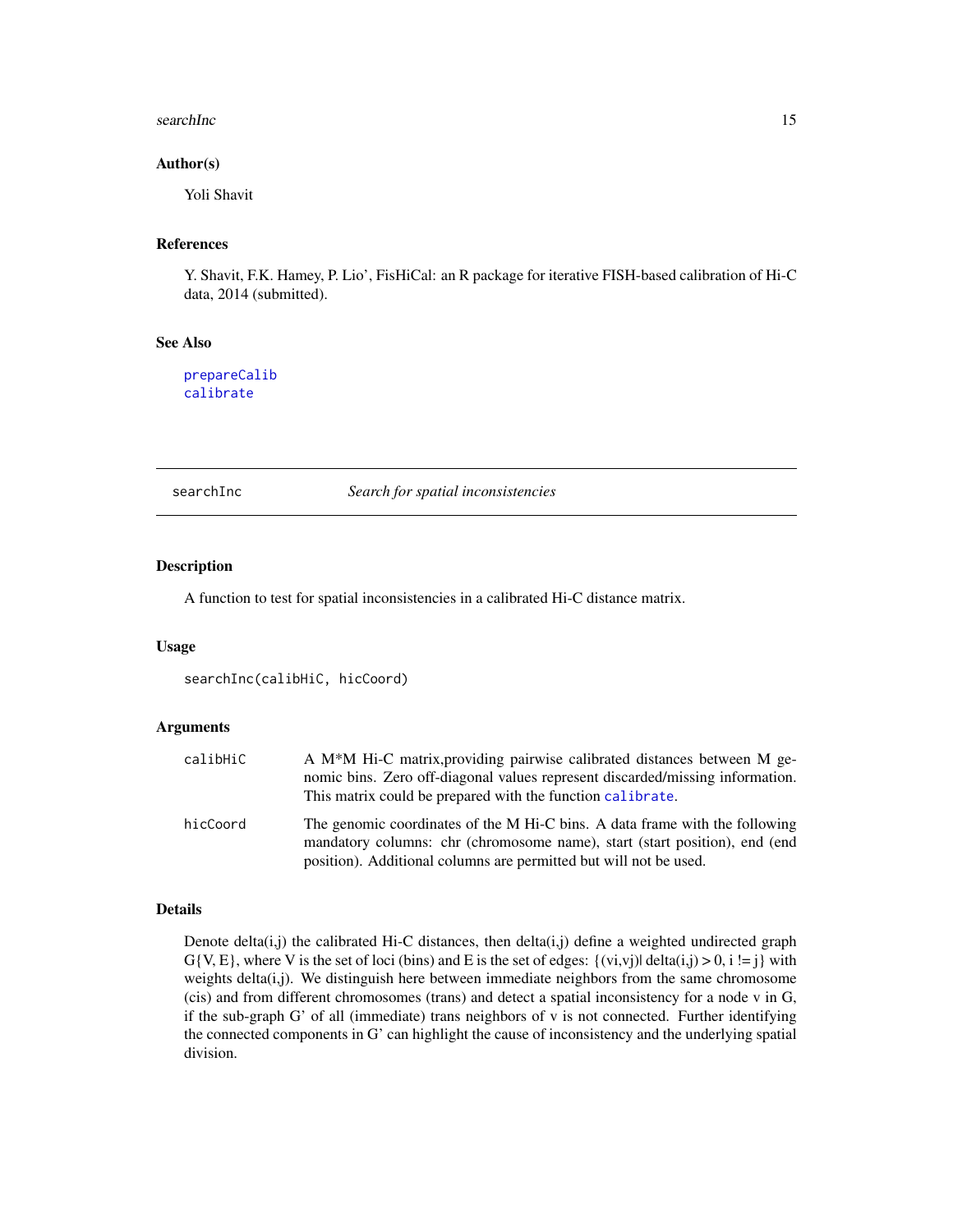#### <span id="page-15-0"></span>Value

A list with the following values:

| neighborhoods | A list of length M, where neighborhoods [i] gives the neighborhood of i, if a<br>spatial inconsistency was detected for i, and NULL otherwise. Here, the neigh-<br>borhood of i is the sub-graph of immediate neighbors in trans, an igraph object<br>with attributes to label nodes by their name (index in hicCoord), fullName (chro-<br>mosome and genomic coordinates), membership (the connected component to |
|---------------|--------------------------------------------------------------------------------------------------------------------------------------------------------------------------------------------------------------------------------------------------------------------------------------------------------------------------------------------------------------------------------------------------------------------|
|               | which they belong, where i is always assigned with 0) and chr (chromosome<br>name).                                                                                                                                                                                                                                                                                                                                |
| indices       | The indices of loci (bins) with a spatial inconsistency.                                                                                                                                                                                                                                                                                                                                                           |

#### Author(s)

Yoli Shavit

#### References

Y. Shavit, F.K. Hamey, P. Lio', FisHiCal: an R package for iterative FISH-based calibration of Hi-C data, 2014 (submitted).

#### See Also

[prepareCalib](#page-11-1) [calibrate](#page-2-1) [plotInc](#page-9-1) [summaryInc](#page-16-1)

spatialInc *Spatial inconsistencies detected for loci in fibroblasts chromosome 1*

#### Description

The list of spatial inconsistencies detected by [searchInc](#page-14-1) for a fibroblasts chromosome 1.

#### Usage

```
data(spatialInc)
```
#### Source

Data generated as described in Shavit, Hamey and Lio' (2014) (submitted) and used to iilustrate the usage of [plotInc](#page-9-1) and [summaryInc](#page-16-1).

#### References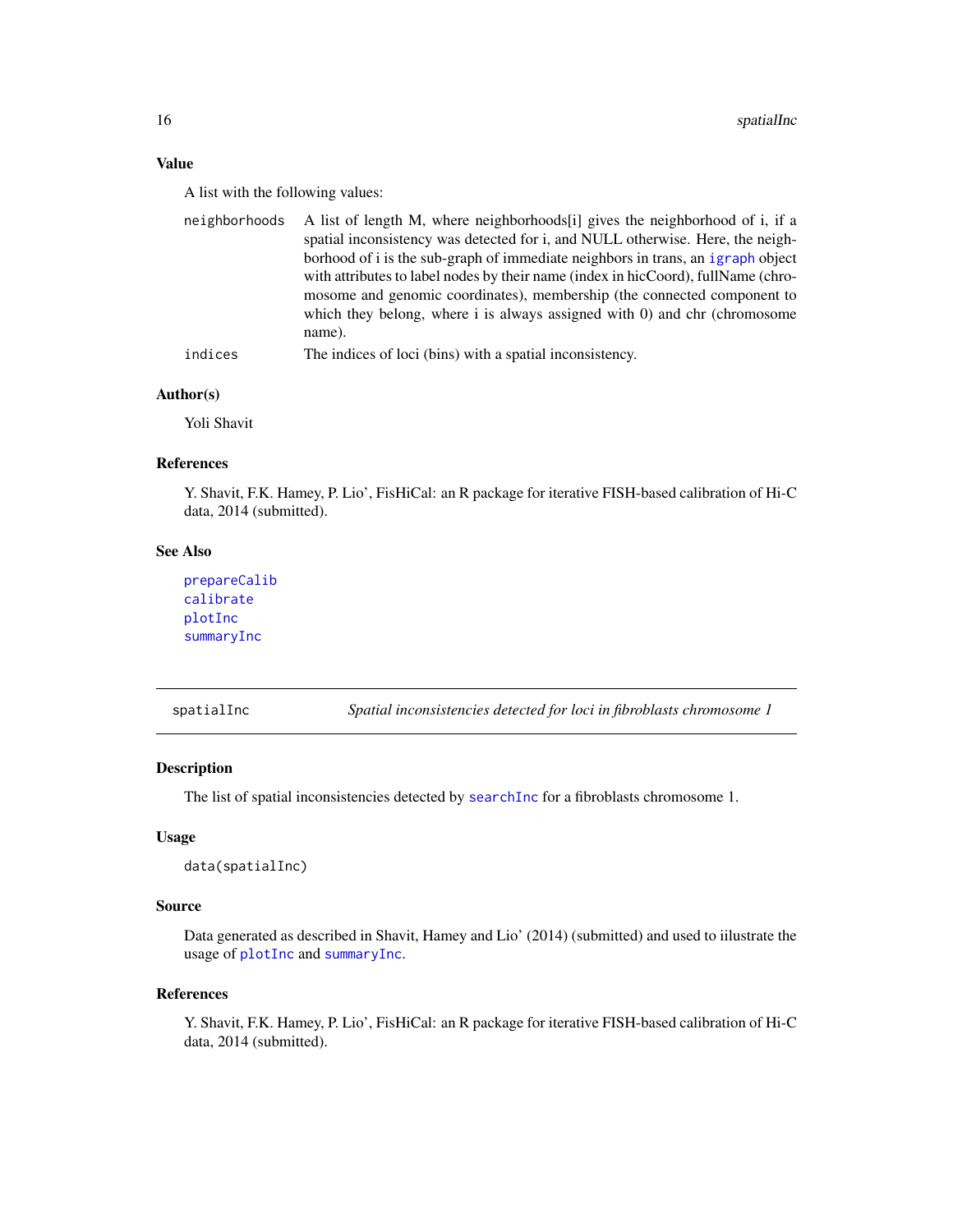<span id="page-16-1"></span><span id="page-16-0"></span>

A function to summarize the details of spatial inconsistencies detected with [searchInc](#page-14-1).

#### Usage

summaryInc(indices, neighborhoods)

#### Arguments

| indices       | An integer or integer vector giving the indices of loci (bins) in the corresponding<br>Hi-C matrix for which a summary should be generated                                                                                                                                                                                                                                                                                                                                                                                                                           |
|---------------|----------------------------------------------------------------------------------------------------------------------------------------------------------------------------------------------------------------------------------------------------------------------------------------------------------------------------------------------------------------------------------------------------------------------------------------------------------------------------------------------------------------------------------------------------------------------|
| neighborhoods | The list of spatial inconsistencies detected by search Inc.<br>'neighborhoods' is a list where neighborhoods[i] gives the neighborhood of i,<br>if a spatial inconsistency was detected for i, and NULL otherwise. Here, the<br>neighborhood of i is the sub-graph of immediate neighbors in trans, an igraph<br>object with attributes to label nodes by their name (index), fullName (chromo-<br>some name and genomic coordinates), membership (the connected component<br>to which they belong, where i is always assigned with 0) and chr (chromosome<br>name). |

#### Value

A data frame with the following columns, specifying the details for each node in the given detected spatial inconsistencies: chr (chromosome name of node) component (the connected component membership of the node), index (node index), fullName (chromosome name and genomic coordinates of the node), splitChr (chromosome name of the node for which the spatial inconsistency was detected), splitIndex (index of the node for which the spatial inconsistency was detected).

#### Author(s)

Yoli Shavit

#### References

Y. Shavit, F.K. Hamey, P. Lio', FisHiCal: an R package for iterative FISH-based calibration of Hi-C data, 2014 (submitted).

#### See Also

[searchInc](#page-14-1) [plotInc](#page-9-1)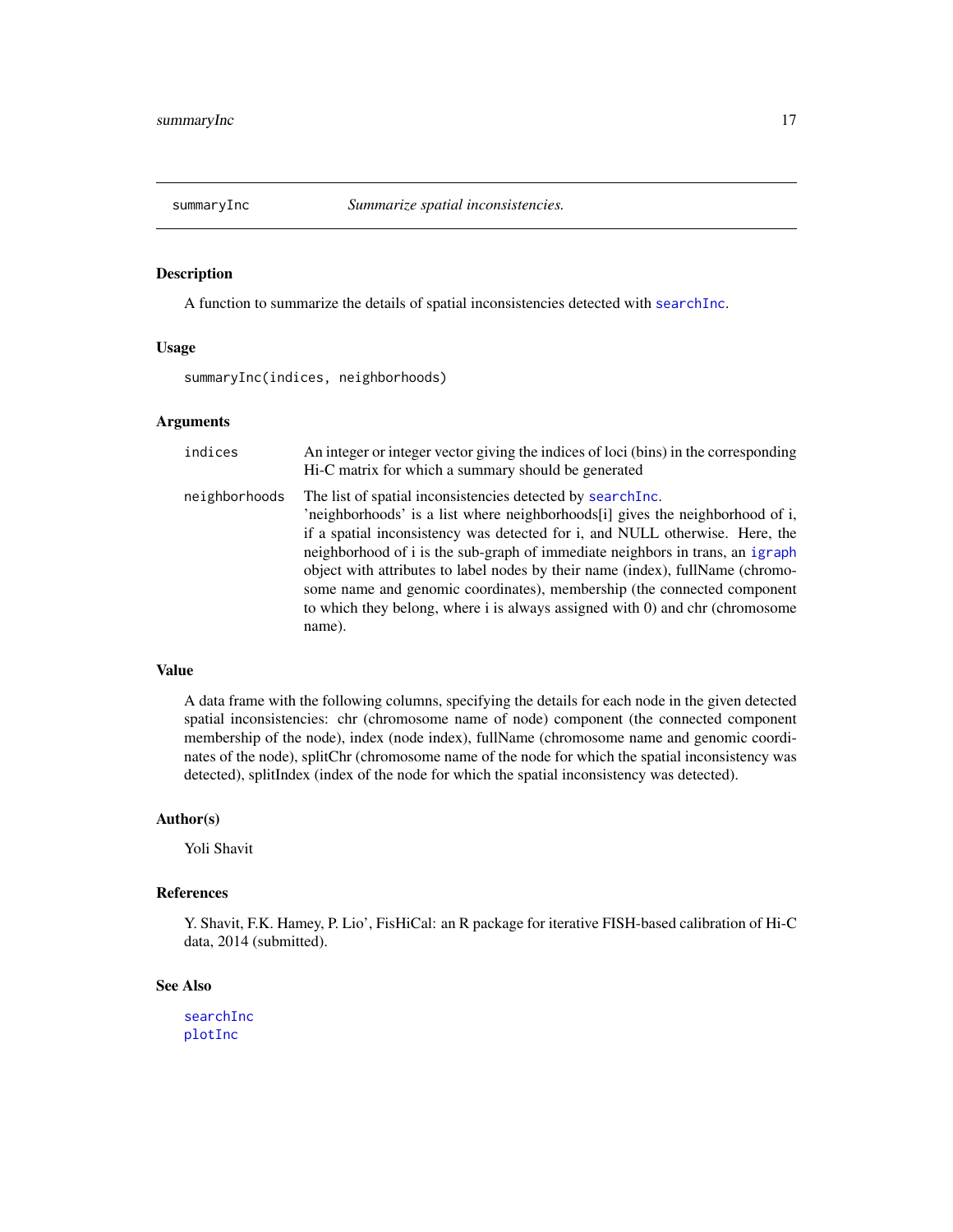#### Examples

```
data(spatialInc)
summaryInc(1, spatialInc) # empty since no spatial incosistency was detected
summaryInc(167, spatialInc)
summaryInc(167:173, spatialInc)
```
updateCalib *Update a parameter value in the calibration model*

#### Description

A function to update a given parameter in the calibration model.

#### Usage

updateCalib(calib, paramVal, paramIndex)

#### Arguments

| calib      | A list with f, the calibration function, and params a list of parameters for f. This<br>object can be generated with the function prepareCalib. |
|------------|-------------------------------------------------------------------------------------------------------------------------------------------------|
| paramVal   | The new value of the parameter to be updated.                                                                                                   |
| paramIndex | The index of the parameter to be updated in the parameter list of calib.                                                                        |

#### Details

Users may want to refine the parameters of the calibration model. For example, in the model generated with [prepareCalib](#page-11-1)

the user may wish to increase the threshold value in order to discard less information in the calibration step.

#### Value

An updated calibration model (an updated calib object).

#### Author(s)

Yoli Shavit

#### References

<span id="page-17-0"></span>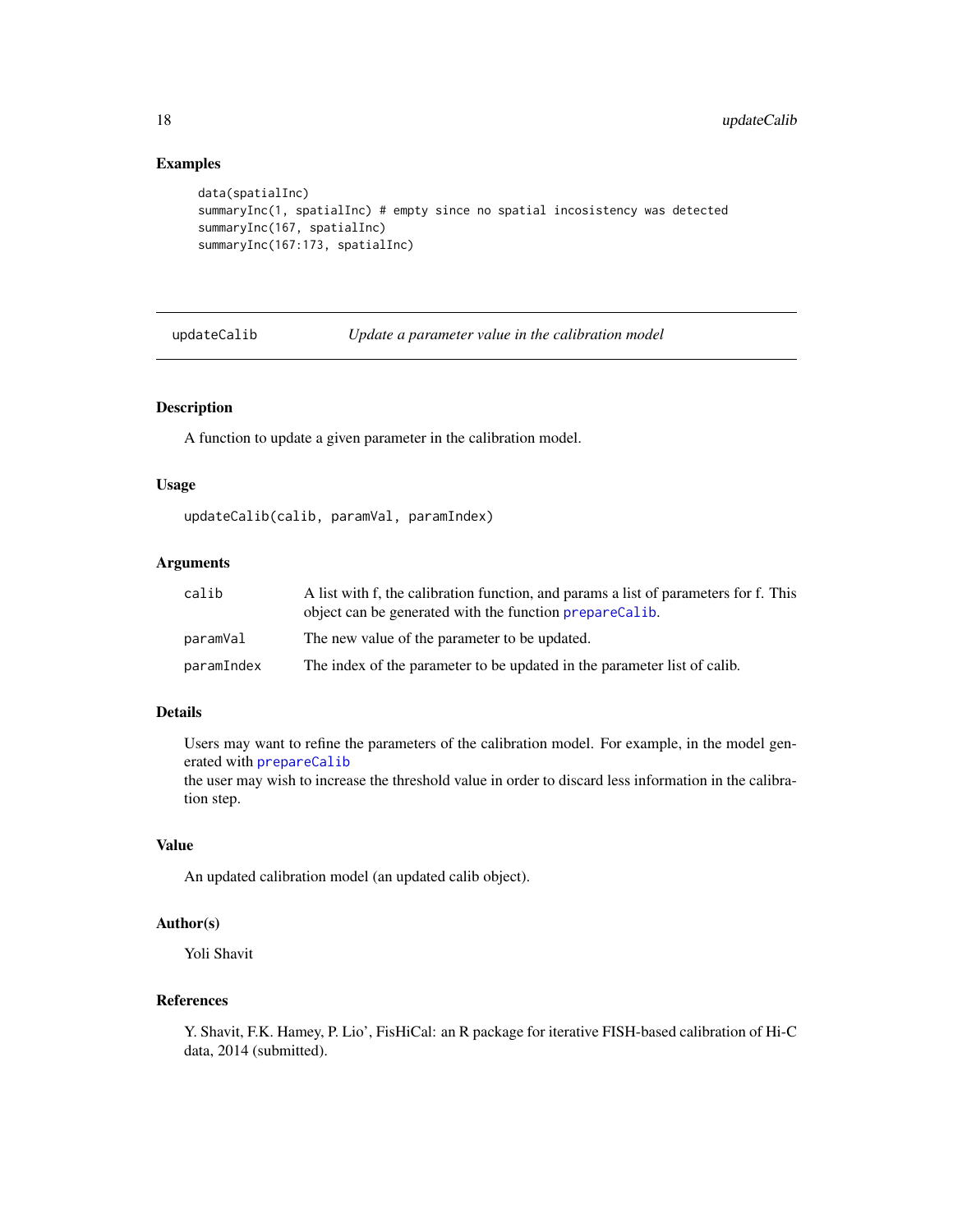#### <span id="page-18-0"></span>updateCalib 19

#### See Also

```
prepareCalib
calibrate
match
```

```
data(match)
npoints = 10 # number of points to fit
# prepareCalib computes threshold according to the fit
# useMax is set to FALSE
res = prepareCalib(match, npoints, useMax = FALSE)
calib = res$calib
calib
calib = updateCalib(calib, 3.9, 3)
calib
```